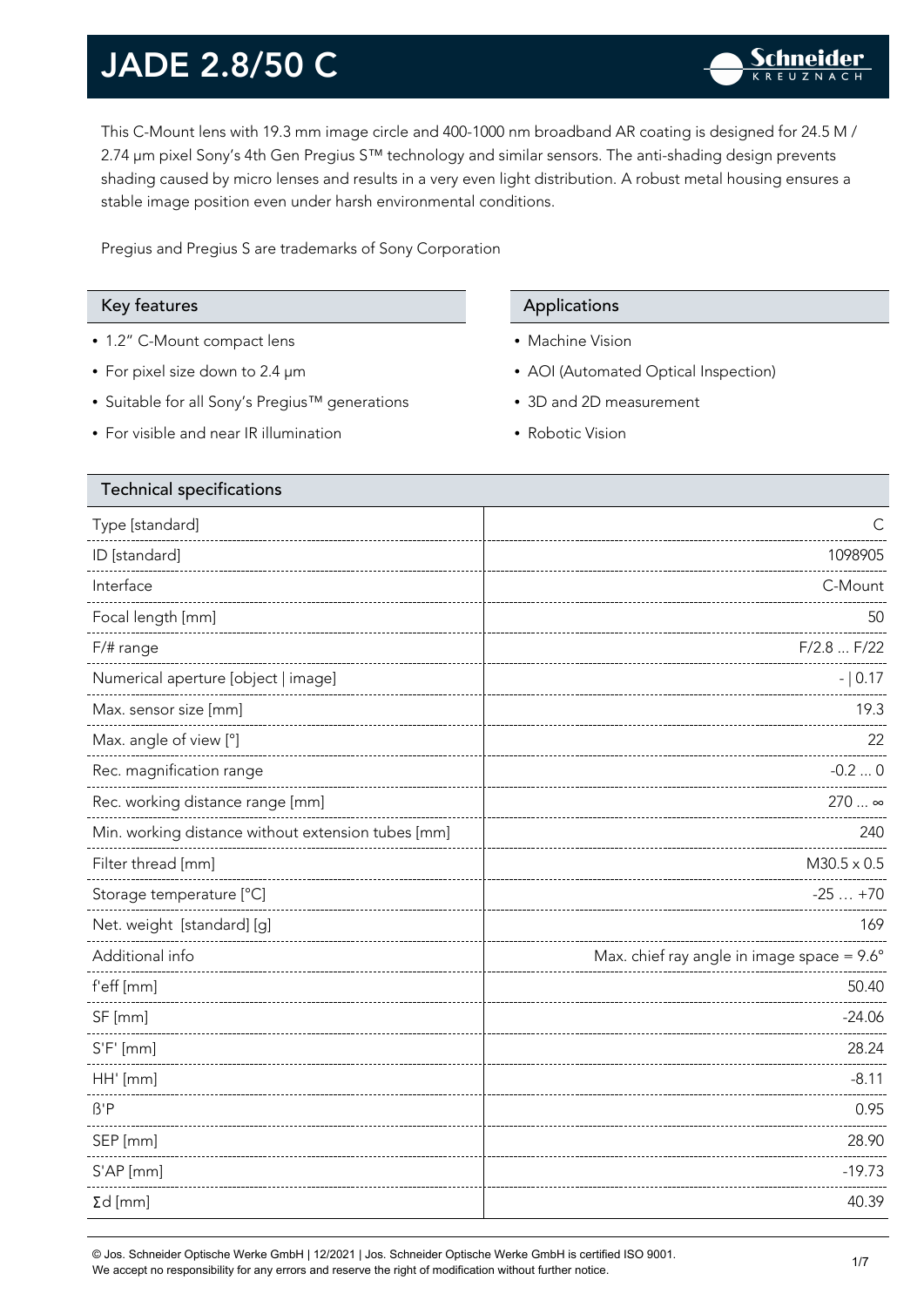

### MTF charts

| Spectrum name    |     |     |     |        |     |     |
|------------------|-----|-----|-----|--------|-----|-----|
| Wavelengths [nm] | 425 | 475 | 525 | 575    | 625 | 675 |
| Rel. weights [%] |     | 6   |     | $\sim$ | 1 C |     |



--- 20 LP/mm, tangential --- 40 LP/mm, tangential --- 80 LP/mm, tangential --- 120 LP/mm, tangential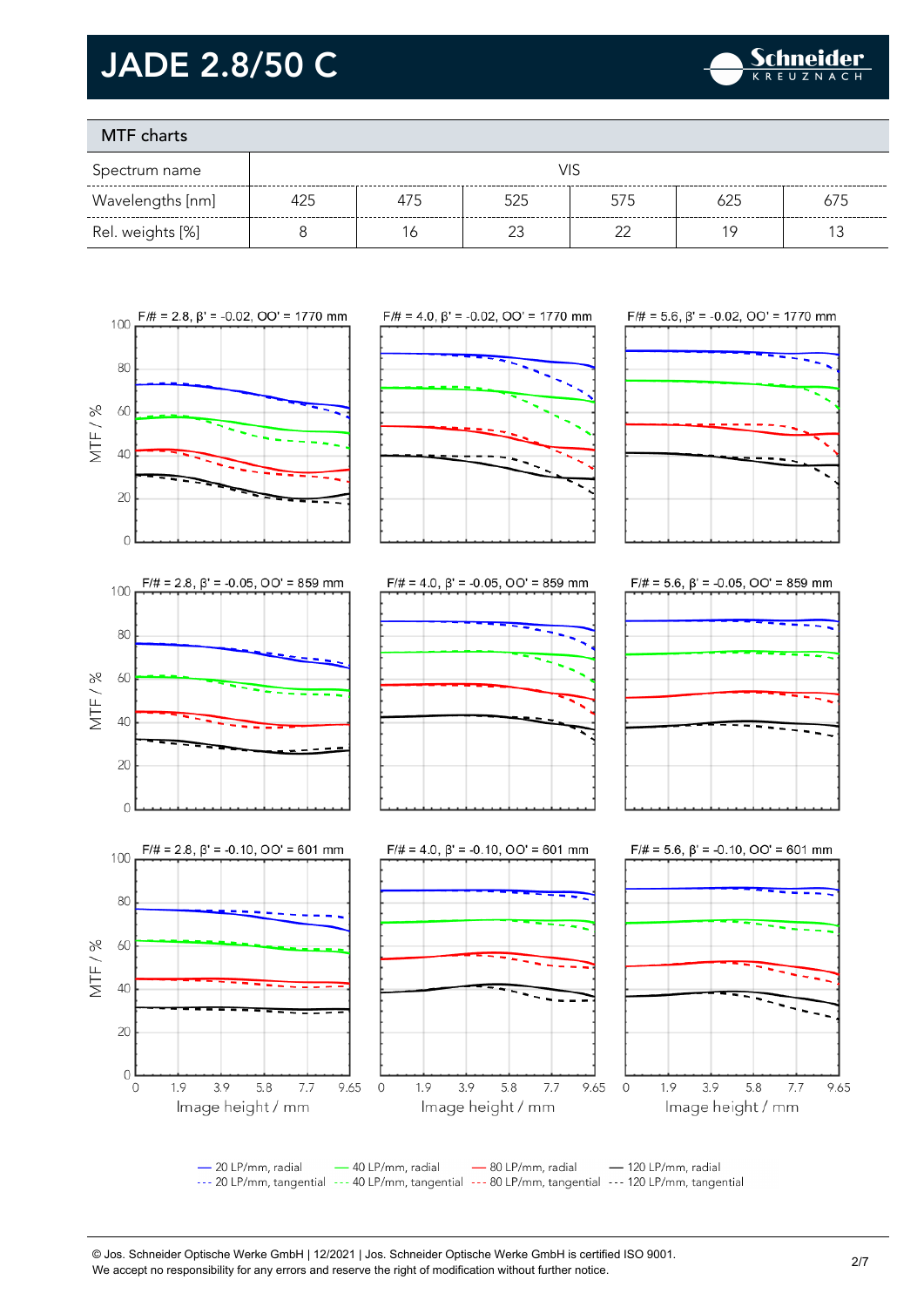

#### Rel. illumination vs. image height



#### $- -$  F/# = 5.6,  $\beta$  = -0.02  $F/\# = 2.8, \ \beta = -0.05$  $F/\ddot{=} = 4.0, \ \beta = -0.05$  $F/\# = 5.6$ ,  $\beta = -0.05$ .......  $F/\# = 2.8, \ \beta = -0.10$ .......  $F/\ddot{=} = 4.0, \ \dot{\beta} = -0.10$ .......  $F/\# = 5.6$ ,  $\beta = -0.10$

#### Distortion vs. image height



#### Transmittance vs. wavelength



© Jos. Schneider Optische Werke GmbH | 12/2021 | Jos. Schneider Optische Werke GmbH is certified ISO 9001. We accept no responsibility for any errors and reserve the right of modification without further notice.<br>We accept no responsibility for any errors and reserve the right of modification without further notice.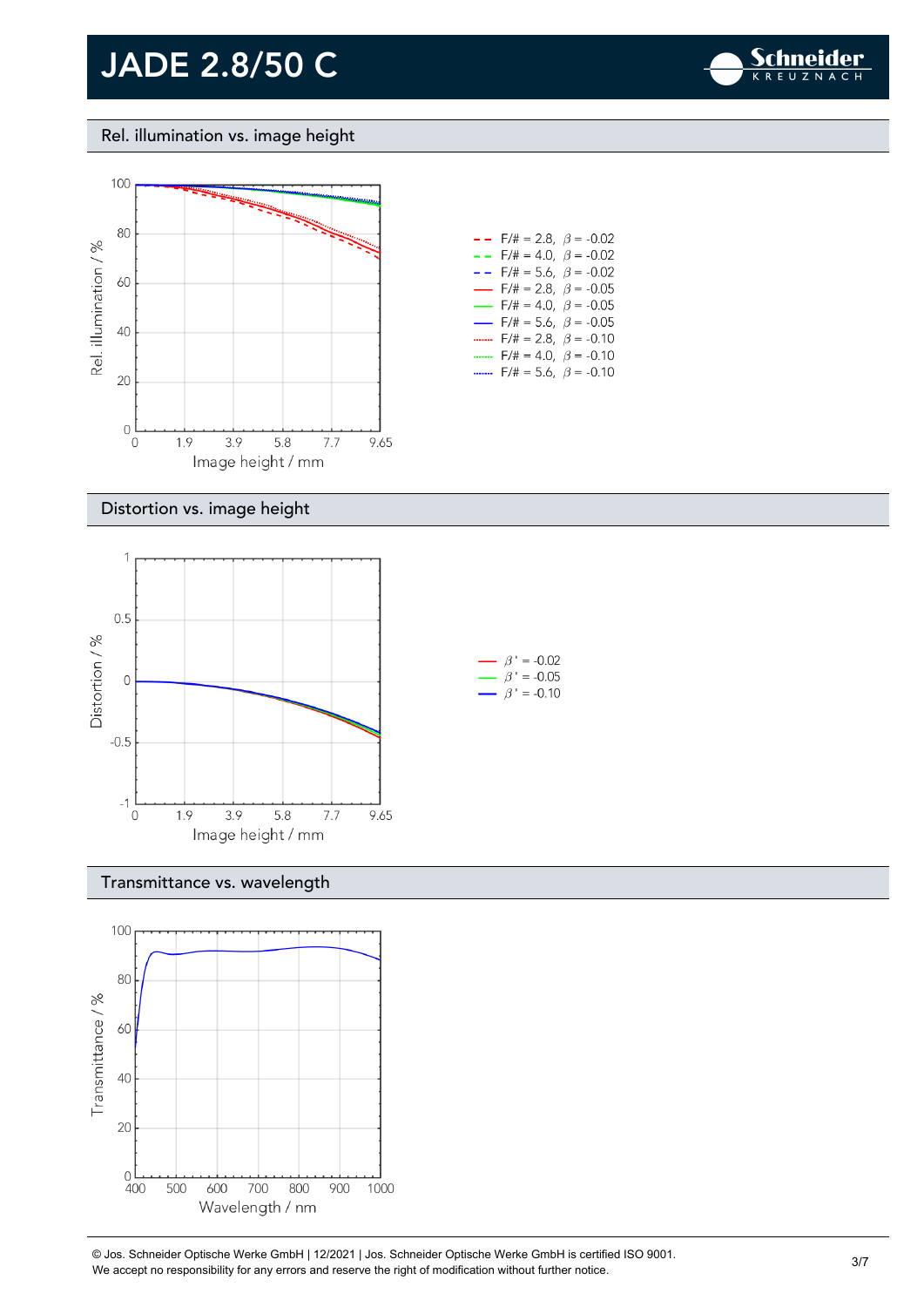

### Technical drawings

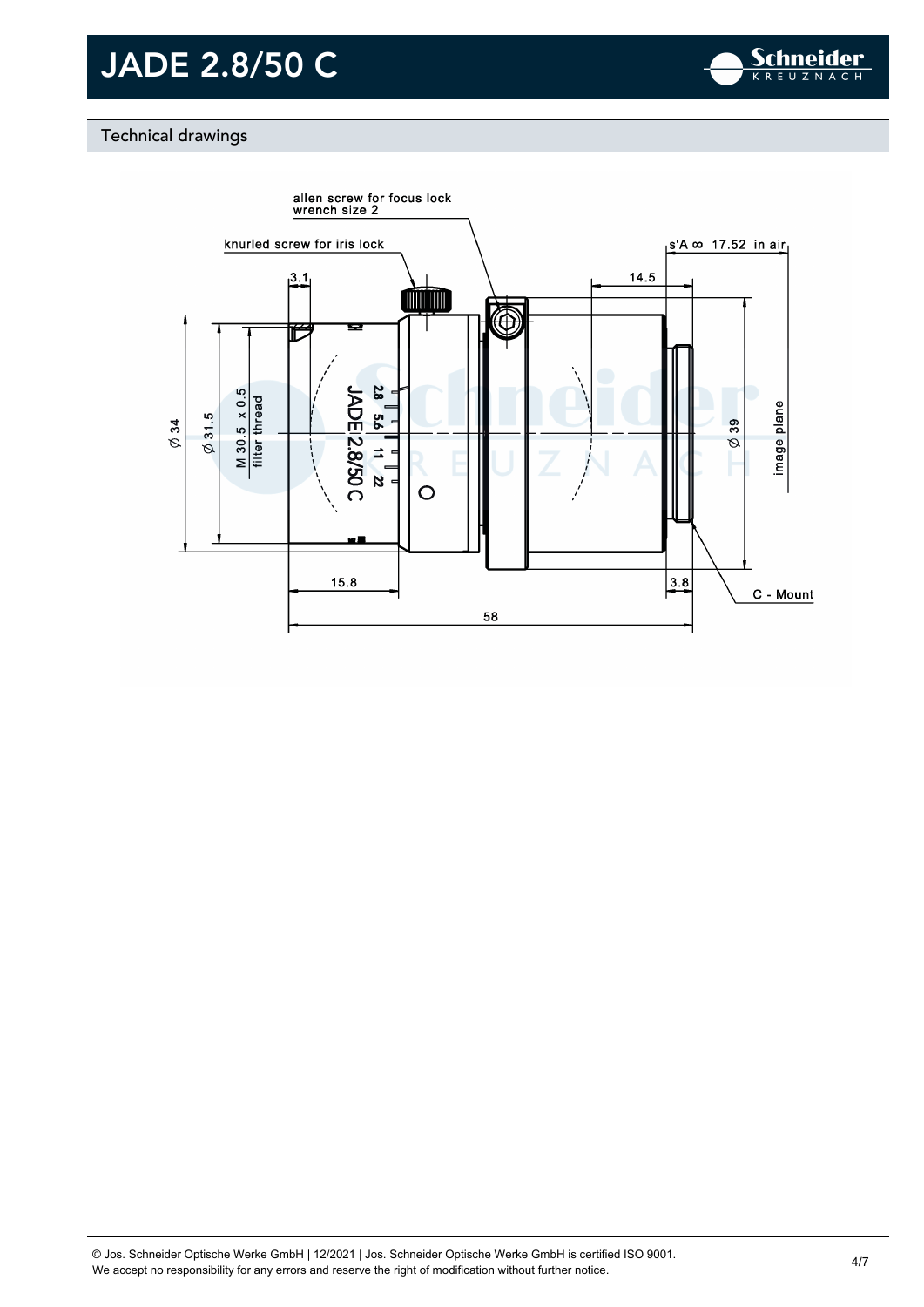

| Accessories    | Mount                       | Eff. length      |         |
|----------------|-----------------------------|------------------|---------|
| Adapter        | CS-Mount                    | $5 \text{ mm}$   | 25081   |
|                | $C$ -Mount / M42 $\times$ 1 | $5.5 \text{ mm}$ | 1075817 |
| Extension tube | C-Mount / C-Mount           | $5 \text{ mm}$   | 39316   |
|                | C-Mount / C-Mount           | $8 \text{ mm}$   | 39315   |
|                | C-Mount / C-Mount           | $10 \text{ mm}$  | 39312   |